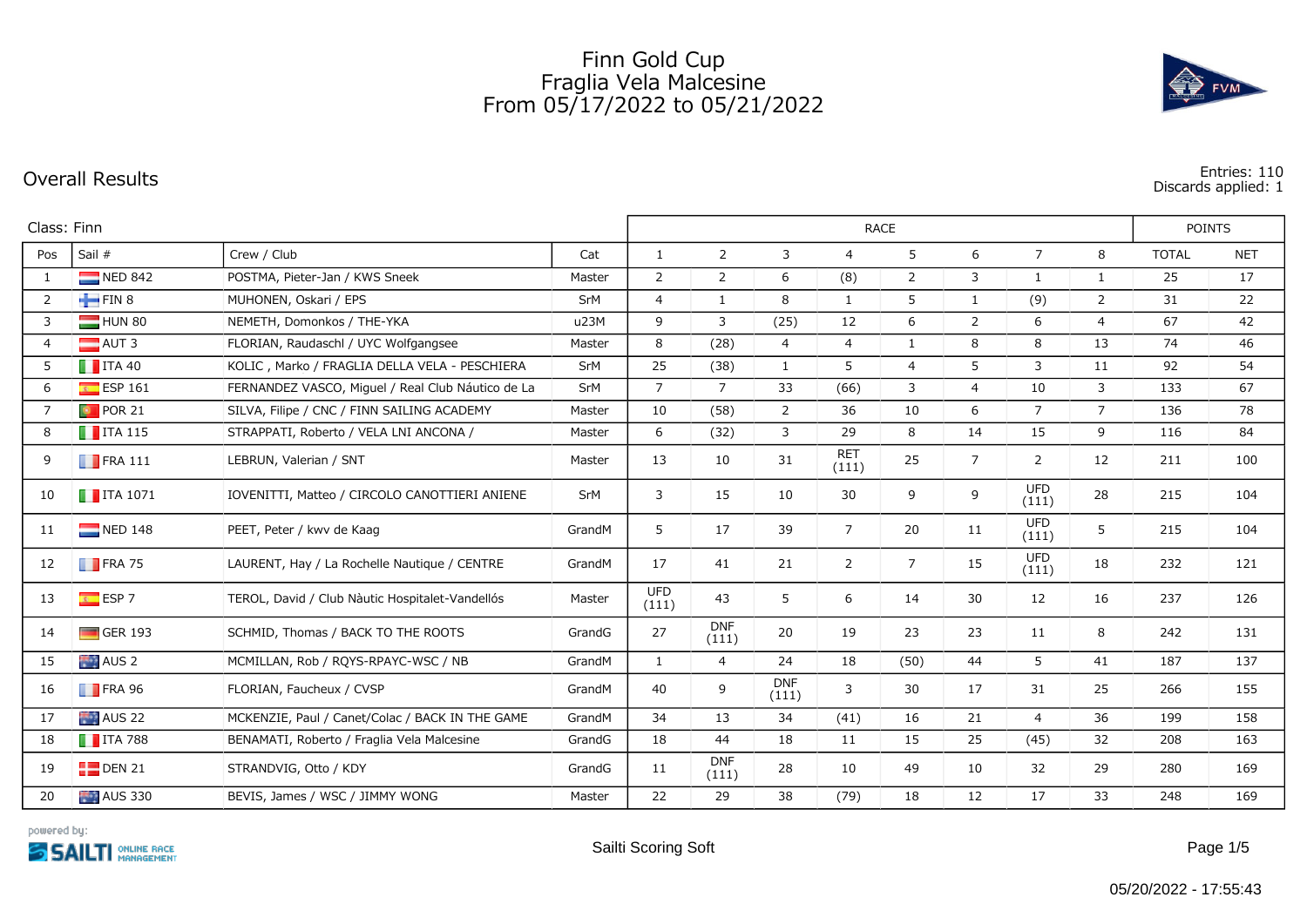| 21 | FIN 12                  | HARJU, Joonas / Tampereen pursiseura /            | u23M        | 16                  | 16                  | 32             | 43    | (77)                | 20   | 24                  | 27                  | 255 | 178 |
|----|-------------------------|---------------------------------------------------|-------------|---------------------|---------------------|----------------|-------|---------------------|------|---------------------|---------------------|-----|-----|
| 22 | $\Box$ GER 8            | EIERMANN, Juergen / RCR Rastatt /                 | GrandM      | 33                  | 36                  | 42             | 13    | (51)                | 16   | 18                  | 23                  | 232 | 181 |
| 23 | $\Box$ GER 501          | LEMMEL, Fabian / SV03 Berlin e.V. / FL!NK         | GrandM      | 19                  | 24                  | (64)           | 34    | 33                  | 38   | 33                  | 6                   | 251 | 187 |
| 24 | <b>AUS 110</b>          | WHITLEY, Marcus / WSC / LAYLA                     | SrM         | 14                  | 8                   | 61             | 61    | (74)                | 26   | 22                  | 10                  | 276 | 202 |
| 25 | FIN 118                 | MOISIO, Waltteri / Espoon pursiseura              | <b>U23M</b> | 52                  | 26                  | $\overline{7}$ | 26    | 41                  | (55) | 14                  | 50                  | 271 | 216 |
| 26 | $NED$ 43                | VAN KLOOSTER, Ronald / WSV Het Witte Huis / FINE  | GrandM      | 29                  | (69)                | 27             | 9     | 29                  | 61   | 23                  | 45                  | 292 | 223 |
| 27 | $\blacksquare$ ITA 45   | CAPRIGLIONE, Nicola / YACHT CLUB CANNIGIONE /     | SrM         | 26                  | 57                  | 14             | 50    | (63)                | 36   | 20                  | 22                  | 288 | 225 |
| 28 | $\blacksquare$ SVK 1    | MOSNY, Peter / FYC Slovakia / IVKA                | GrandM      | 55                  | 68                  | (73)           | 35    | 11                  | 29   | 13                  | 15                  | 299 | 226 |
| 29 | $\blacksquare$ NED 29   | DE WAAL, Bas / Het Witte Huis / BAS DE WAAL       | GrandM      | <b>UFD</b><br>(111) | 25                  | 40             | 44    | 22                  | 37   | 43                  | 19                  | 341 | 230 |
| 30 | $\blacksquare$ ITA 30   | LINO, Andrea / AVB / ANDREA LINO                  | SrM         | 21                  | 34                  | (52)           | 38    | 21                  | 41   | 46                  | 31                  | 284 | 232 |
| 31 | $\blacksquare$ FRA 49   | GACHON, Dorian / CNCP                             | Master      | 37                  | (54)                | 26             | 16    | 44                  | 42   | 49                  | 30                  | 298 | 244 |
| 32 | POL 6                   | SZYDLOWSKI, Bartosz / Sailing Legia / DILETTA     | SrM         | 12                  | 6                   | 47             | 28    | <b>DNC</b><br>(111) | 24   | <b>UFD</b><br>111   | 17                  | 356 | 245 |
| 33 | $\blacksquare$ FRA 99   | ALLAIN DES BEAUVAIS, Marc / SNO Nantes /          | GrandG      | 32                  | 46                  | 43             | (68)  | 43                  | 18   | 42                  | 21                  | 313 | 245 |
| 34 | $\overline{S}$ ESP 71   | PENAS, Xavier / Club Vela Calella / NOEMI         | GrandM      | 28                  | (72)                | 17             | 20    | 36                  | 48   | 61                  | 40                  | 322 | 250 |
| 35 | $\blacksquare$ GER 286  | TROMMER, Maximilian / Segelclub Handwerk Plauen / | u23M        | 24                  | 18                  | 51             | 25    | <b>OCS</b><br>(111) | 19   | 65                  | 48                  | 361 | 250 |
| 36 | $\Box$ DEN 246          | ANDERSEN, Jens Kristian / Vallensbæk Sejlklub /   | GrandM      | 45                  | 5                   | 12             | (105) | 71                  | 27   | 60                  | 35                  | 360 | 255 |
| 37 | $\blacksquare$ FRA 38   | MICHEL, Audoin / La Rochelle nautique / SPARCRAFT | GrandG      | 38                  | 30                  | 66             | 32    | (70)                | 32   | 25                  | 34                  | 327 | 257 |
| 38 | $\Box$ GER 909          | MUREK, Udo / YCBL / SWEET 4444                    | GrandG      | 53                  | 11                  | 11             | 81    | 27                  | 35   | 41                  | <b>DSQ</b><br>(111) | 370 | 259 |
| 39 | $\blacksquare$ ITA 80   | ATZWANGER, Martin / ASSOCIAZIONE VELA LAGO DI     | GrandG      | 15                  | 23                  | 13             | (85)  | 69                  | 49   | 52                  | 38                  | 344 | 259 |
| 40 | $\blacksquare$ NED 7    | SCHEURWATER, Cees / Wsv hwh / 100%                | GrandM      | 23                  | 27                  | 65             | 23    | <b>DNC</b><br>(111) | 45   | 30                  | 47                  | 371 | 260 |
| 41 | $\blacksquare$ ITA 1025 | BATTAGLIA, Armando / LNI La Spezia                | Master      | 31                  | <b>DNF</b><br>(111) | 78             | 99    | 19                  | 13   | 21                  | 14                  | 386 | 275 |
| 42 | $\blacksquare$ ITA 67   | BUCCIARELLI, Gino / ASSOCIAZIONE VELICA DI        | GrandM      | 20                  | 31                  | 41             | 45    | 39                  | 40   | 59                  | (61)                | 336 | 275 |
| 43 | $\Box$ GER 81           | DELLAS, Jan-Dietmar / SLRV / GREY CLOUD IX        | GrandM      | 41                  | 52                  | 30             | 33    | 34                  | 63   | 34                  | (73)                | 360 | 287 |
| 44 | $\blacksquare$ ITA 4    | FAGGIANI, Francesco / TRIESTINA DELLA VELA /      | GrandM      | 58                  | 37                  | 23             | 46    | 40                  | 50   | <b>UFD</b><br>(111) | 52                  | 417 | 306 |
| 45 | $\Box$ CZE 80           | JOZIF, Martin / YC Pardubice                      | GrandM      | 30                  | 50                  | 55             | 48    | 59                  | 46   | <b>UFD</b><br>(111) | 20                  | 419 | 308 |
| 46 | $\blacksquare$ GER 75   | NISSEN, Jonas / DTYC / EXRITA                     | Master      | 46                  | 61                  | 68             | (78)  | 17                  | 22   | 36                  | 59                  | 387 | 309 |
| 47 | $\Box$ GER 157          | DINNEBIER, Frank / N 167 / DRC HITMAST PRO        | GrandG      | <b>UFD</b><br>(111) | 21                  | 16             | 67    | 45                  | 57   | 58                  | 49                  | 424 | 313 |
| 48 | $\blacksquare$ ITA 2    | BUGLIELLI, Marco / CIRCOLO DELLA VELA DI ROMA /   | GrandG      | <b>UFD</b><br>(111) | 22                  | 29             | 42    | 76                  | 39   | 62                  | 43                  | 424 | 313 |
| 49 | $\frac{1}{2}$ GBR 5     | GREENWOOD, John / West Kirby Sailing Club /       | GrandG      | <b>UFD</b><br>(111) | 42                  | 22             | 60    | 13                  | 31   | 39                  | OCS<br>111          | 429 | 318 |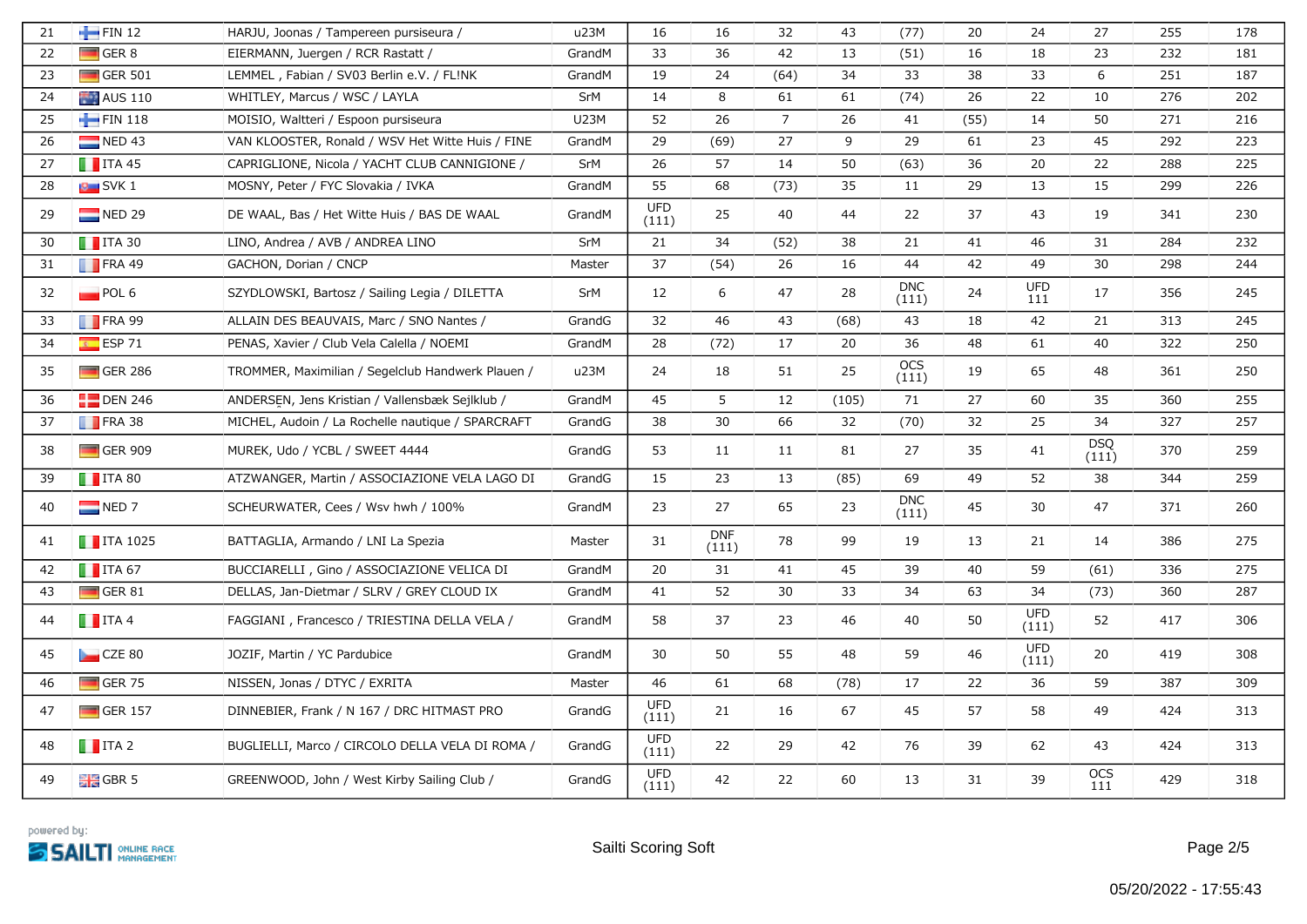| 50 | $\blacksquare$ GER 111        | HAACKS, Rainer / FSD / RAINER HAACKS               | GrandG | 36                  | 14    | 50 | (74)                | 67                  | 54                | 28                  | 69                  | 392 | 318 |
|----|-------------------------------|----------------------------------------------------|--------|---------------------|-------|----|---------------------|---------------------|-------------------|---------------------|---------------------|-----|-----|
| 51 | $\blacksquare$ NED 68         | HOUWELING, Joost / K.W.V. de Kaag / T.T.           | Master | <b>UFD</b><br>(111) | 81    | 70 | 62                  | 12                  | 43                | 26                  | 26                  | 431 | 320 |
| 52 | FIN 22                        | VALTONEN, Ville / Turun Pursiseura / SAGA          | GrandM | <b>DNF</b><br>(111) | 95    | 9  | 39                  | 32                  | 52                | 71                  | 37                  | 446 | 335 |
| 53 | $\blacksquare$ POL 73         | ROMANOWSKI, Andrzej / AZS Poznan                   | GrandM | <b>UFD</b><br>(111) | 53    | 71 | 53                  | 35                  | 33                | 54                  | 39                  | 449 | 338 |
| 54 | NED 67                        | BOOT, Remko / K.W.V. De Kaag / ZULEIKA             | GrandM | (68)                | 47    | 57 | 54                  | 57                  | 58                | 29                  | 56                  | 426 | 358 |
| 55 | $\blacksquare$ GER 19         | BOLLONGINO, Andreas / JSR                          | GrandM | 51                  | 63    | 15 | 65                  | 54                  | (80)              | 67                  | 46                  | 441 | 361 |
| 56 | $\blacksquare$ ITA 872        | MENONI, Nicola / CIRCOLO VELA GARGNANO / VRONI     | GrandM | 61                  | 92    | 76 | 64                  | <b>DNF</b><br>(111) | 28                | 19                  | 24                  | 475 | 364 |
| 57 | $\Box$ GER 206                | REFFELMANN, Klaus / WYD / EMMA                     | GrandG | <b>UFD</b><br>(111) | 45    | 82 | 40                  | 38                  | 69                | 27                  | 63                  | 475 | 364 |
| 58 | $\overline{\mathsf{S}}$ SVK 6 | LOUKOTA, Milan / YC Slovan / VALERIA               | Master | 54                  | 35    | 56 | 52                  | 62                  | 34                | UFD<br>(111)        | 72                  | 476 | 365 |
| 59 | $E$ ESP 317                   | TEROL ALBALADEJO, Roque / Club Nàutic              | Master | 60                  | 60    | 35 | <b>DNC</b><br>(111) | 31                  | 64                | 44                  | 82                  | 487 | 376 |
| 60 | $\Box$ GER 323                | JUNG, Jonas / KYC / T.N.T.                         | SrM    | 47                  | 12    | 79 | 55                  | (93)                | 77                | 48                  | 66                  | 477 | 384 |
| 61 | $\bullet$ POR 5               | PINHEIRO DE MELO, Jorge / CNCascais                | GrandG | <b>UFD</b><br>(111) | 39    | 44 | 71                  | 47                  | 56                | 16                  | OCS<br>111          | 495 | 384 |
| 62 | <b>E</b> SUI 99               | CHAPUIS, Laurent / CNM / ANGEL                     | GrandG | 62                  | (96)  | 67 | 59                  | 58                  | 51                | 35                  | 53                  | 481 | 385 |
| 63 | $\Box$ GER 477                | LEISSNER, Harald / JSR / FACHT                     | GrandG | 44                  | 19    | 46 | 91                  | 28                  | 96                | <b>UFD</b><br>(111) | 75                  | 510 | 399 |
| 64 | $POL$ 38                      | REICHELT, Juliusz / ZLKS Poznan / JULIUSZ REICHELT | GrandG | 63                  | 20    | 85 | (89)                | 89                  | 62                | 38                  | 51                  | 497 | 408 |
| 65 | $\Box$ GER 334                | GILLWALD, Andreas / VSAW                           | GrandG | 74                  | 66    | 72 | 14                  | (85)                | 75                | 56                  | 54                  | 496 | 411 |
| 66 | POL 26                        | NOWAKOWSKI, Boguslaw / KW GARLAND                  | GrandG | (87)                | 40    | 60 | 70                  | 42                  | 84                | 51                  | 81                  | 515 | 428 |
| 67 | $\blacksquare$ ITA 706        | MAZZAROL, Sebastian / AUDACE                       | SrM    | 65                  | 51    | 36 | (86)                | 82                  | 76                | 55                  | 68                  | 519 | 433 |
| 68 | $\blacksquare$ SVK 271        | MIHALIK, Tomas / KATE 1                            | Master | 35                  | 80    | 19 | 31                  | <b>DSQ</b><br>(111) | <b>DNE</b><br>111 | <b>UFD</b><br>111   | 55                  | 553 | 442 |
| 69 | $\Box$ GER 226                | UWE, Fernholz / YCLister                           | GrandG | 56                  | 82    | 80 | 17                  | 79                  | 72                | <b>UFD</b><br>(111) | 57                  | 554 | 443 |
| 70 | $\Box$ GER 145                | GÖLDENITZ, Kai-Uwe / SLRV                          | GrandM | 48                  | 67    | 75 | 72                  | 56                  | 78                | 47                  | <b>RET</b><br>(111) | 554 | 443 |
| 71 | $\blacksquare$ ITA 62         | TESEI, Lorenzo / YACHT CLUB ADRIACO / YOLO         | GrandG | 64                  | 89    | 69 | 15                  | <b>RET</b><br>(111) | 60                | 69                  | 78                  | 555 | 444 |
| 72 | $\blacksquare$ HUN 21         | SEBESTYÉN, Bonifác / MVM Se                        | u19M   | 43                  | 48    | 53 | <b>DNE</b><br>111   | 73                  | (87)              | 73                  | 44                  | 532 | 445 |
| 73 | $\Box$ DEN 7                  | MIKKELSEN, Martin / Middelfart Sejlklub            | GrandM | 49                  | 70    | 83 | 56                  | 24                  | 53                | <b>UFD</b><br>(111) | <b>DNC</b><br>111   | 557 | 446 |
| 74 | $\blacksquare$ ITA 10         | MALTESE, Diego Giuseppe Carlo / YACHT CLUB         | GrandM | 77                  | 85    | 49 | 22                  | 61                  | (92)              | 90                  | 67                  | 543 | 451 |
| 75 | FIN 145                       | TALLBERG, Mathias / Turun Pursiseura. / SQUID      | GrandG | 90                  | (102) | 37 | 24                  | 48                  | 85                | 79                  | 89                  | 554 | 452 |
| 76 | $\blacksquare$ ITA 19         | RONCORONI, Nicola / CIRCOLO VELICO MOLTRASIO /     | Master | 83                  | (103) | 59 | 58                  | 37                  | 83                | 66                  | 70                  | 559 | 456 |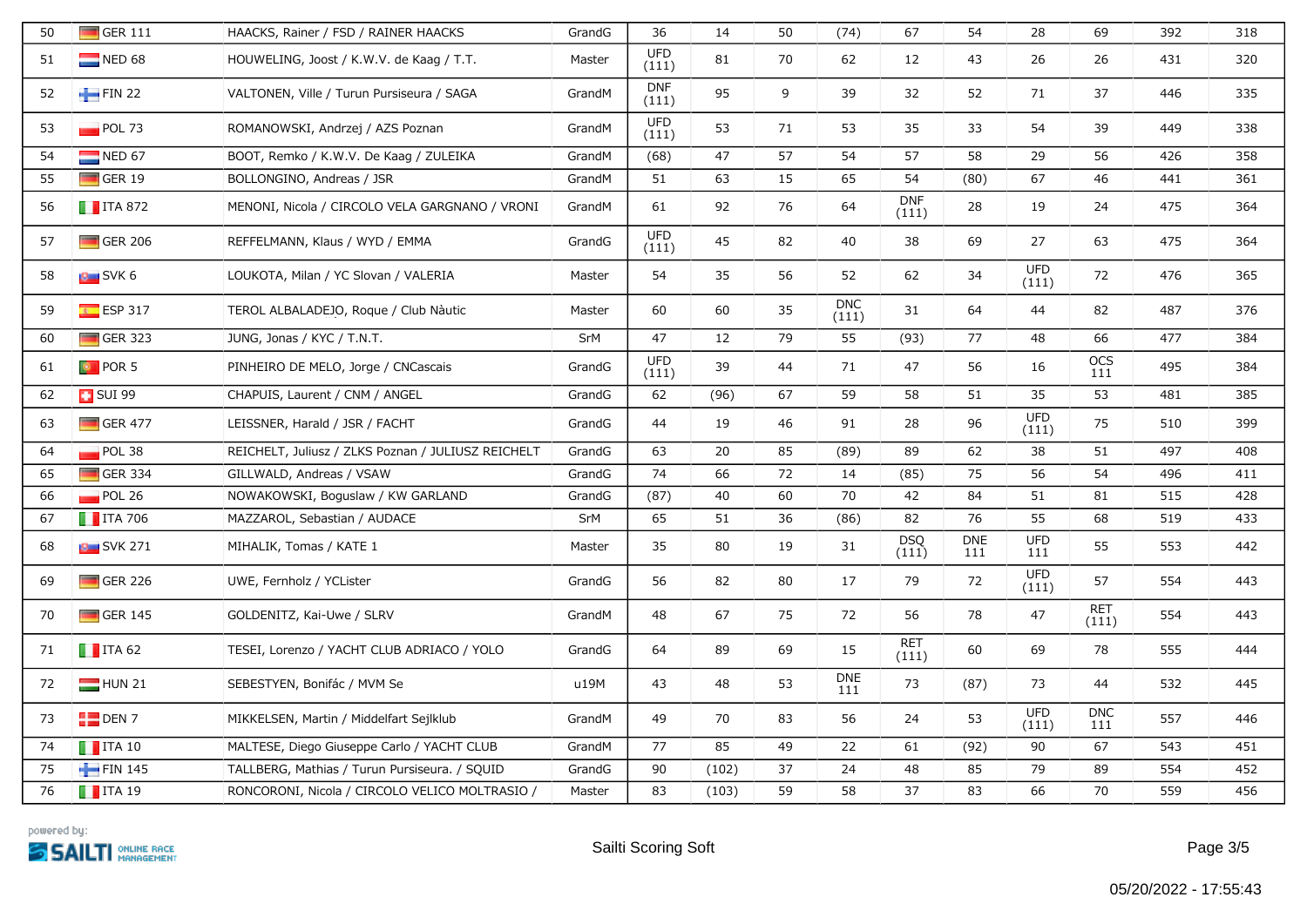| 77  | $\blacksquare$ ITA 8   | DEMETZ, Florian / ASSOCIAZIONE VELA LAGO DI          | GrandM | 42                  | 84                  | <b>DNF</b><br>(111) | 21                | 92                  | 59                  | 50                  | <b>OCS</b><br>111   | 570 | 459 |
|-----|------------------------|------------------------------------------------------|--------|---------------------|---------------------|---------------------|-------------------|---------------------|---------------------|---------------------|---------------------|-----|-----|
| 78  | $\blacksquare$ AUT 73  | SCHNEEBERGER, Markus / UYC Mondsee / AGNETHA         | GrandM | <b>UFD</b><br>(111) | 79                  | 58                  | 94                | 60                  | 74                  | 40                  | 60                  | 576 | 465 |
| 79  | $\blacksquare$ ITA 920 | ROMANO, Alberto / VELA LNI ANZIO / ROSSANA II        | Master | <b>UFD</b><br>(111) | 71                  | 84                  | 49                | 46                  | 91                  | 64                  | 62                  | 578 | 467 |
| 80  | $\blacksquare$ ITA 64  | PETELLA, Filippo / ASSOCIAZIONE VELICA DI            | GrandM | 78                  | 56                  | 54                  | 83                | 53                  | 70                  | (84)                | 79                  | 557 | 473 |
| 81  | $\Box$ GER 767         | DEMOND, Andreas / WYD                                | GrandG | 69                  | 49                  | 62                  | 77                | 55                  | <b>DNF</b><br>(111) | 76                  | 88                  | 587 | 476 |
| 82  | $\blacksquare$ NED 128 | KAT, Maarten / Alkmaarsche Roei & Zeilvereniging /   | GrandM | 79                  | 65                  | 74                  | 69                | (88)                | 66                  | 70                  | 58                  | 569 | 481 |
| 83  | $\blacksquare$ NED 939 | VAN WALT MEIJER, Willem / KRZV De Maas / DT          | GrandG | <b>UFD</b><br>(111) | 83                  | 91                  | 51                | 26                  | 68                  | 57                  | <b>RET</b><br>111   | 598 | 487 |
| 84  | $\blacksquare$ ITA 3   | PACCOSI, Massimo / CLUB NAUTICO CAPODIMONTE /        | GrandM | 73                  | 75                  | 77                  | 47                | 78                  | (90)                | 72                  | 65                  | 577 | 487 |
| 85  | $\Box$ AUT 8           | GFREINER, Hartwig / UYC Stv / BUCEPHALUS             | GrandM | 50                  | 62                  | 86                  | 88                | 52                  | 81                  | 78                  | OCS<br>(111)        | 608 | 497 |
| 86  | $\blacksquare$ ITA 168 | LUCCHETTA, Germano / ASSOCIAZIONE VELA LAGO          | GrandM | 89                  | 78                  | 48                  | 75                | <b>DSO</b><br>(111) | 47                  | 87                  | 76                  | 611 | 500 |
| 87  | $\blacksquare$ ITA 11  | CISBANI, Paolo / YACHT CLUB RIVIERA DEL CONERO       | GrandM | <b>DNF</b><br>(111) | 59                  | 87                  | <b>DSQ</b><br>111 | 68                  | 71                  | 37                  | 74                  | 618 | 507 |
| 88  | $\Box$ GER 43          | SPORY, Ingo / ScWw                                   | GrandM | 59                  | 55                  | 81                  | 100               | (101)               | 79                  | 53                  | 86                  | 614 | 513 |
| 89  | $\Box$ POL 151         | MICEWSKI, Jakub / Zeglarski Ludowy Klub Sportowy     | u19M   | 75                  | (94)                | 90                  | 57                | 72                  | 88                  | 75                  | 64                  | 615 | 521 |
| 90  | $\blacksquare$ ITA 22  | FRAGIACOMO, Mauro / CIRCOLO VELA BELLANO /           | GrandM | 57                  | <b>DNC</b><br>(111) | 63                  | 76                | 99                  | 67                  | 81                  | 84                  | 638 | 527 |
| 91  | $\blacksquare$ GER 76  | CONRADS, Christian / DTYC                            | GrandM | 71                  | 76                  | (105)               | 82                | 65                  | 86                  | 85                  | 71                  | 641 | 536 |
| 92  | ESP99                  | SEELIGER, Gerardo / Real Club Náutico de Barcelona / | Legend | 72                  | 64                  | 95                  | 98                | 64                  | (105)               | 63                  | 85                  | 646 | 541 |
| 93  | $\Box$ GER 811         | KNOLL, Michael / EMMA LOU                            | Master | 70                  | 86                  | 45                  | 84                | 84                  | (95)                | 82                  | 92                  | 638 | 543 |
| 94  | GER 84                 | HUELLENKREMER, Michael                               | GrandG | 81                  | 93                  | 93                  | 92                | (96)                | 73                  | 74                  | 42                  | 644 | 548 |
| 95  | $\Box$ GER 151         | SCHWARZ, Hendrik W. / KYC / KIND OF BLUE             | Legend | 39                  | 90                  | 98                  | 27                | 91                  | 94                  | <b>UFD</b><br>(111) | OCS<br>111          | 661 | 550 |
| 96  | $\blacksquare$ POL 107 | KIELNAR, Łukasz / PSRKF / ILLEGAL                    | Master | 76                  | (97)                | 97                  | 63                | 75                  | 65                  | 91                  | 87                  | 651 | 554 |
| 97  | $E$ ESP 123            | ALVAREZ, Miguel / Club Vela Calella / ASCATA         | Legend | 80                  | 101                 | 94                  | 37                | 66                  | 97                  | 94                  | <b>OCS</b><br>(111) | 680 | 569 |
| 98  | $\blacksquare$ FRA 307 | LACOMBE, Xavier / La Rochelle Nautique / XAVIER      | GrandG | 66                  | 33                  | 99                  | 96                | 87                  | 82                  | <b>DNF</b><br>(111) | <b>DNC</b><br>111   | 685 | 574 |
| 99  | POL 27                 | ROSINSKI, Piotr / PSRKF / PIOTR ROSIńSKI             | GrandM | 92                  | 73                  | 92                  | (104)             | 80                  | 93                  | 83                  | 77                  | 694 | 590 |
| 100 | <b>EXAMPLE RSA 592</b> | FERREIRA, Leon                                       | GrandG | 82                  | 98                  | 88                  | (102)             | 83                  | 101                 | 77                  | 83                  | 714 | 612 |
| 101 | $\blacksquare$ POL 43  | KOBIERSKI, Beniamin / LKZ SLAWA                      | Master | 67                  | 74                  | 103                 | 101               | 90                  | <b>DNF</b><br>(111) | 86                  | 93                  | 725 | 614 |
| 102 | $-$ FIN 70             | BREITENSTEIN, Derek / ESF / JOHNNY ENGLISH           | Legend | 84                  | <b>DNC</b><br>(111) | <b>DNC</b><br>111   | 80                | 94                  | 98                  | 68                  | 80                  | 726 | 615 |
| 103 | $\Box$ GER 543         | BELTZ, Marcel / YCSS                                 | Master | 88                  | 88                  | 89                  | 97                | (102)               | 89                  | 80                  | 96                  | 729 | 627 |